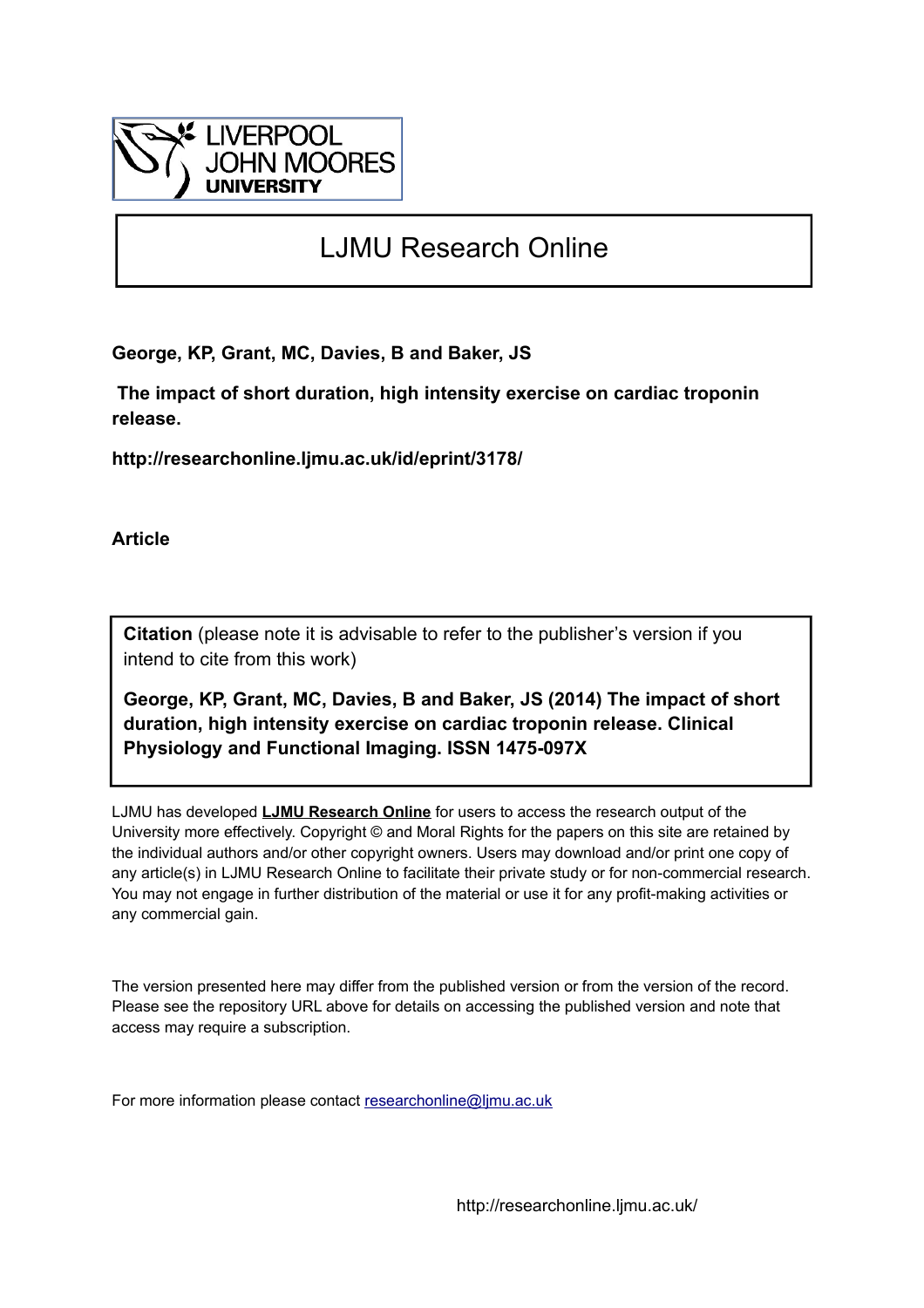| 1              | The impact of short duration, high intensity exercise on cardiac troponin release                                          |
|----------------|----------------------------------------------------------------------------------------------------------------------------|
| $\overline{2}$ |                                                                                                                            |
| 3              | Keith P George <sup>1</sup> , Marie Clare Grant <sup>2,3</sup> , Bruce Davies <sup>4</sup> and Julien S Baker <sup>2</sup> |
| $\overline{4}$ |                                                                                                                            |
| 5              | Research Institute for Sport and Exercise Sciences, School of Sport and Exercise Sciences,                                 |
| 6              | Liverpool John Moores, Liverpool, L3 3AF                                                                                   |
| 7              | <sup>2</sup> Institute of Clinical Exercise and Health Science, Exercise Science Research Laboratory,                      |
| 8              | School of Science, Faculty of Science and Technology, University of the West of Scotland,                                  |
| 9              | Hamilton, Scotland, ML3 OJB, UK.                                                                                           |
| 10             | <sup>3</sup> Division of Sport and Exercise Sciences, School of Social & Health Sciences, Abertay                          |
| 11             | University, Bell Street, Dundee. DD1 1HG, UK.                                                                              |
| 12             |                                                                                                                            |
| 13             | <sup>4</sup> Sport, Health and Exercise Science Research Unit, Faculty of Life Sciences and Education,                     |
| 14             | University of South Wales, Treeforest, CF37 1DL.                                                                           |
| 15             |                                                                                                                            |

**Correspondence should be addressed to Julien S Baker; jsbaker@uws.ac.uk**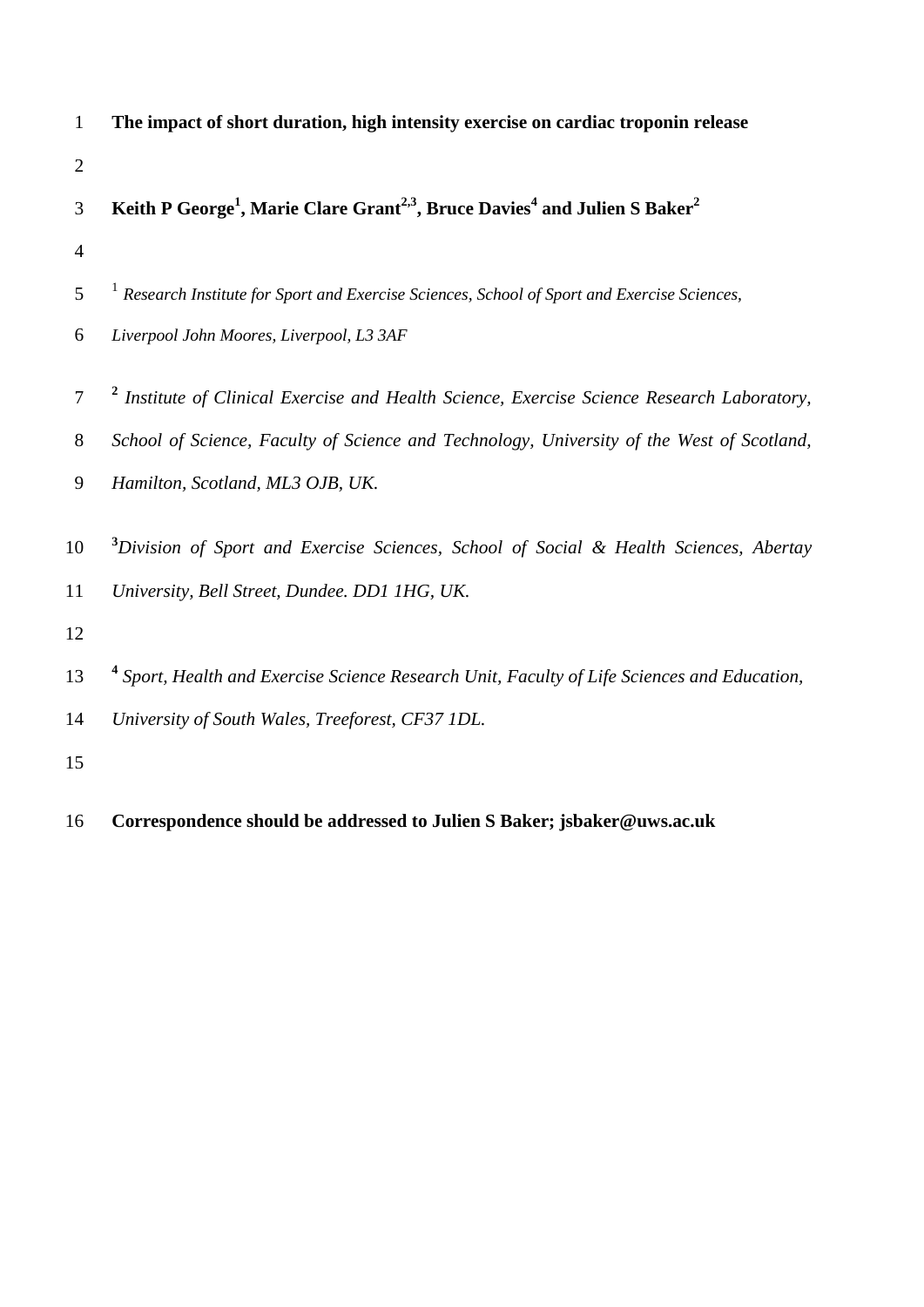## **Abstract**

 Whilst there is substantial evidence of cardiac troponin (cTnI) appearance during or subsequent to endurance exercise the database with short duration, high intensity exercise is extremely limited. The reproducibility of any exercise-related cTnI response is unclear at this point. Consequently, we recruited 18 healthy young male adults who undertook two all-out 22 30 s cycle sprints separated by 7 days. cTnI, blood lactate and catecholamine concentrations were measured before, immediately after and 24 hr after each bout. Cycle performance, heart rate and blood pressure responses to exercise were also recorded. Whilst cycle performance was modestly elevated in the second trial (6.5% increase in peak power output) there was no difference in the cardiovascular, lactate or catecholamine response to the two cycle trials. cTnI was not significantly elevated from baseline through recovery (Trial 1: 0.06±0.04 ng.ml- 28 <sup>1</sup>, 0.05 $\pm$ 0.04 ng.ml<sup>-1</sup>, 0.03 $\pm$ 0.02 ng.ml<sup>-1</sup> Trial 2: 0.02 $\pm$ 0.04 ng.ml<sup>-1</sup>, 0.04 $\pm$ 0.03 ng.ml<sup>-1</sup>, 0.05 $\pm$ 0.06 ng.ml<sup>-1</sup>) in either trial. Very small within subject changes were not significantly 30 correlated between the two trials ( $r=0.06$ ;  $p>0.05$ ). We can conclude that short duration, high intensity exercise does not elicit a clinically relevant response in cTnI and any small alterations likely reflect the underlying biological variability of cTnI measurement within the participants.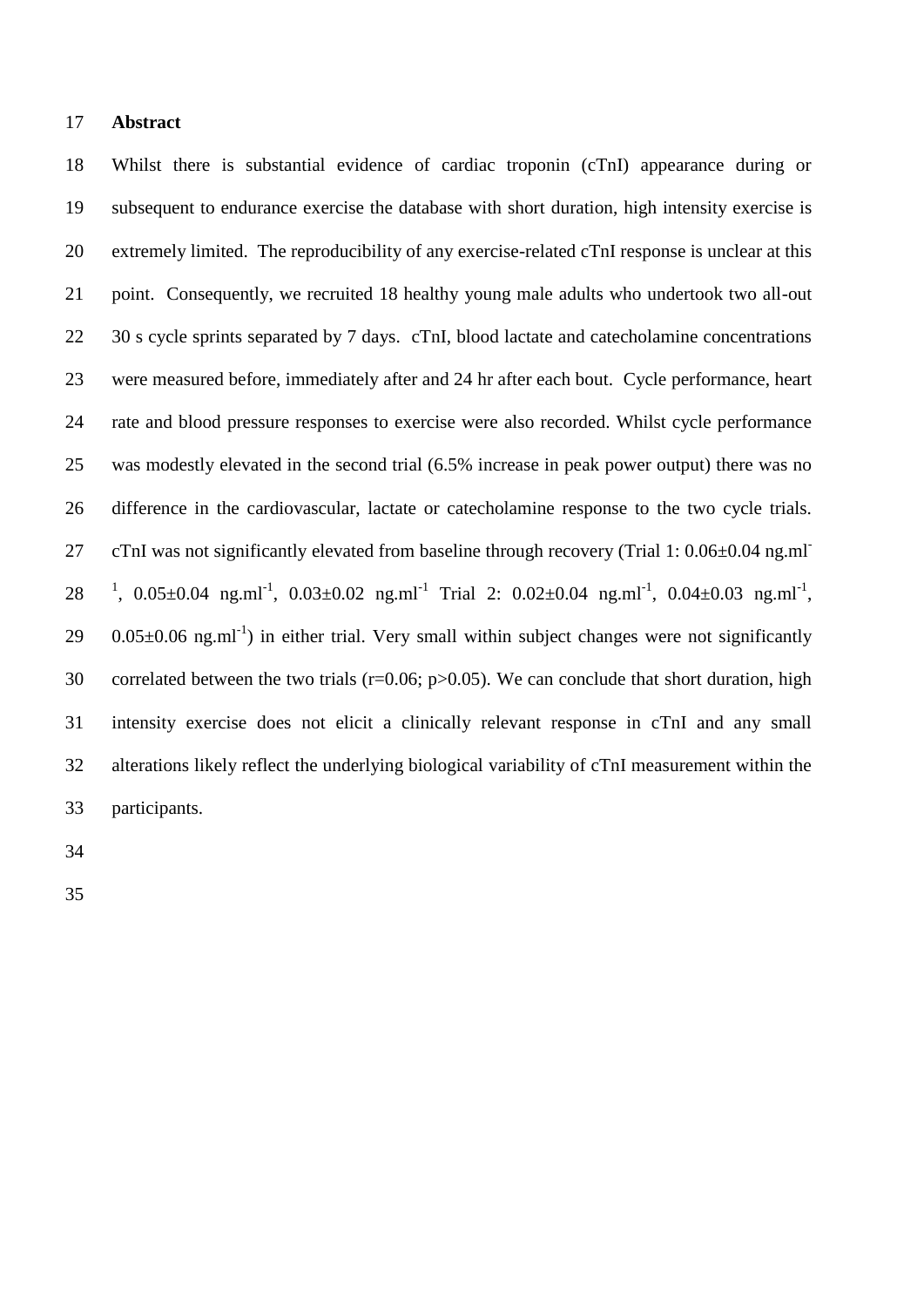### **Introduction**

 Recent scientific literature is replete with observations of elevated cardiac biomarkers during and after prolonged endurance exercise [1, 2, 3, 4]. Different cardiac biomarkers reflect different pathological and/or physiological processes but most attention in the sports medicine literature has been paid to the exercise-related appearance of cardiac troponins (cTnI and/or cTnT). cTnI/T are recognised as highly tissue-specific biomarkers of myocyte cell insult [5] and are important in clinical decision making when acute cardiac events are suspected [6]. An elevation in cTn either during or after exercise has, consequently, generated both interest and concern in athletes, scientists and clinicians [4].

 An exercise-associated elevation in cTnI and/or cTnI has been reported after endurance events lasting a couple of hours [7] through to multiple days [8]. The mechanism(s) associated with exercise-related appearance of cTnI or T have not been proven but likely relate to the unremitting cardiovascular work and associated changes in metabolic milieu of the cardiomycocytes [4]. Most available data related to exercise-associated increases in cTnI or cTnT have been produced from field-based studies with simple pre-post blood draws [4]. This has limited our ability to interpret this data and the exact role that exercise plays. A unique study was completed by Middleton et al. (2008) [9] whereby 9 marathon runners completed a treadmill-based marathon run with blood taken every 30 min. This study demonstrated an elevation in cTnT in every single runner with some changes noted as early as 30 min after the start of exercise. In another study by the same group, cTnI was elevated in most runners completing a high intensity, steady state 30 min run [10]. Taken together these data would suggest that exercise-associated elevations of cTn are likely very common and may occur very quickly with exercise. Despite this we still require additional data to determine if a cTn-positive response is produced in response to exercise *per se*. Neither is it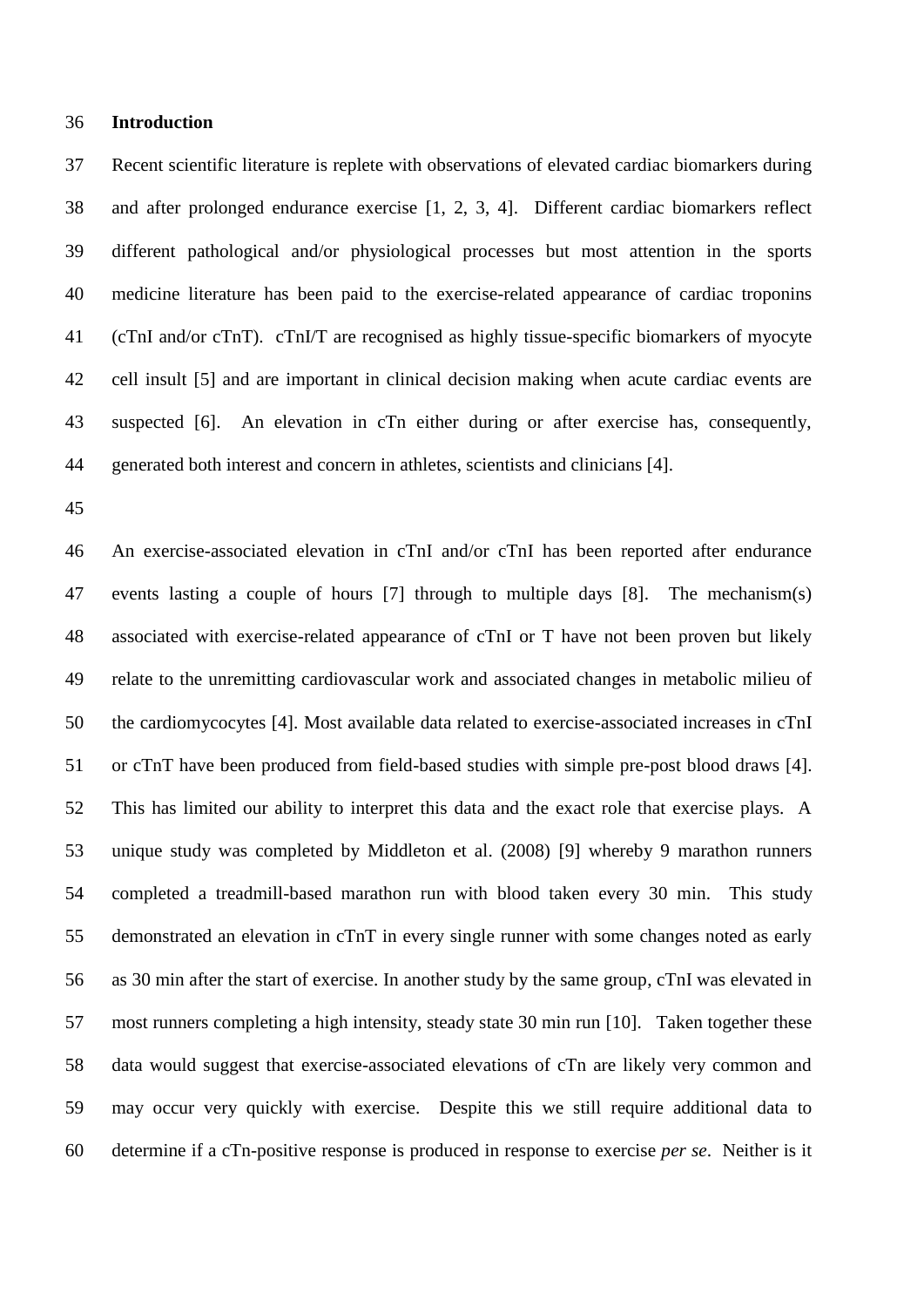clear whether very high exercise intensity (with concomitant shortened durations) may mediate cTn release [4]. Finally, to date there is limited evidence as to whether the cTn response to any exercise bout is a reproducible phenomenon.

 Consequently, the aim of the current study was to assess; a) the appearance of cTnI after a short bout (30 s) of "all-out" intense exercise, and b) to determine the stability of any exercise related cTnI release in response to repeated bouts of high intensity exercise separated by 7 days recovery.

## **Materials and methods**

# *Subjects and design*

 Eighteen apparently healthy, physically active, male university students volunteered to participate (mean±SD age: 23±2.0 yr; body mass: 75.3±11 kg; stature 175.8±5.7 cm. The study was approved by the University Ethics Committee and all participants provided written informed consent form. All participants were full familiarised to the exercise test. The study design was a repeated measures approach to biomarker assessment before and after 2 high intensity exercise trials, separated by 7 days. For six weeks prior to data collection, and throughout the study, participants maintained normal physical activity and dietary habits and refrained from macro and micro-nutrient supplementation and/or the use of pharmaceutical agents. Repeated assessments of cardiac biomarkers were made before, immediately after and 24 h after each exercise bout.

## *Baseline measures*

 At baseline body mass, stature and body composition was determined using a calibrated balanced weighing scales (Seca, UK), stadiometer (Seca, UK) and underwater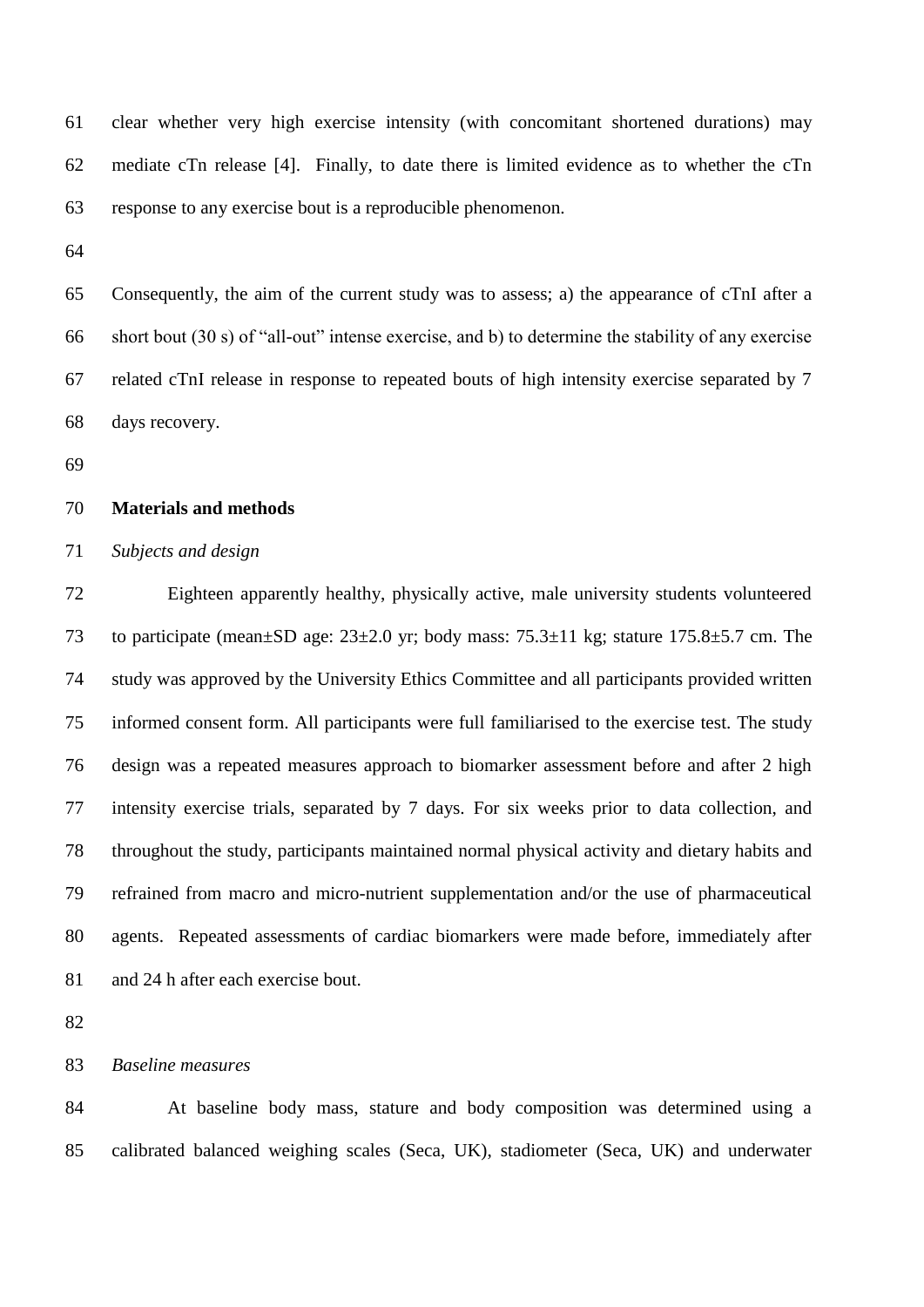weighing procedures, respectively. Body density was assessed as described previously [11]. Relative body fat was estimated from body density [12]. Residual lung volume was measured using the simplified oxygen re-breathing method [13]. Fat free mass (FFM) was determined by subtracting fat mass from total body mass.

# *The Acute Exercise Test*

 Participants performed 2 all-out 30 s cycle ergometer tests (Monark, 864, Monark-Crescent AB, Varberg, Sweden). A force velocity test was performed one week prior to the 30s cycle ergometer test to determine optimal resistive forces based on total body mass (TBM) and fat free mass (FFM). Briefly, the test consisted of six short maximal sprints (6-8 s) against randomly assigned 96 resistive forces (70, 75, 80, 85, 90 and 95 g.kg<sup>-1</sup>). Successive exercise bouts were separated by a 5 min rest period. The resistive force that produced the highest PPO value for both TBM and FFM protocol was used in the 30s test. Reliability of the optimal resistive force obtained for both TBM and FFM protocol was determined using test retest methods. The order of the two 30s tests were randomised and separated by 7 days. The cycle ergometer was set-up and calibrated in the same way for all tests [14]. Saddle heights were adjusted to accommodate partial knee flexion of between 170° to 175° (with 180° denoting a straight leg position) during the down stroke and were consistent between repeated tests. Feet were firmly supported by toe clips and straps. All subjects were instructed to remain seated during the test and were verbally encouraged to perform maximally. All participants performed a standardised 5 min warm up prior to experimental data collection [15]. Participants were given a rolling start at 60 rpm for a 5 s period prior to resistive force application. On the command 'go', the subjects began to pedal maximally, the resistive force applied simultaneously, and data capture initiated. Indices of performance were calculated from flywheel revolutions using an inertia corrected computer program[14]. Data transfer was made possible using a mounted sensor unit and power supply attached to the fork of the ergometer located opposite the flywheel. The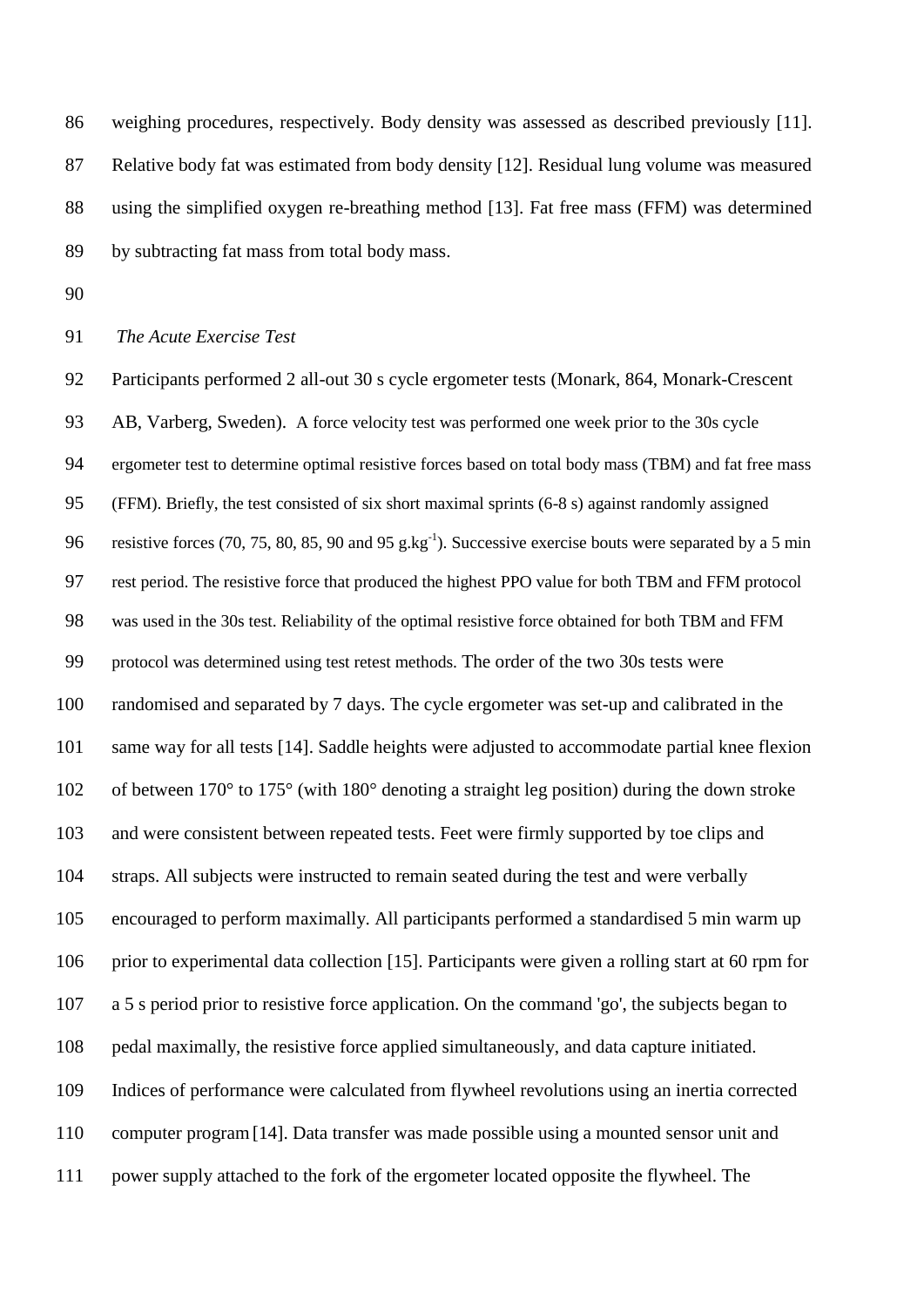sampling frequency of the sensor was 18.2 Hz. Validity of the cycle ergometer as a test of 113 muscle power has been reported as  $r = 0.93$  [16]. Heart rate was recorded throughout exercise using a short range telemetry system (Sport Tester 3000, Polar Electro Finland). Peak power output (PPO), the highest l-s value of power attained during each 30-s sprint as well as mean 116 power output (MPO), the average power output for the 30-s period, were recorded for each trial. A fatigue index, the drop in power from a maximal to a minimal value over the 30 s was expressed as a percentage and total work done was estimated across the 30 s sprint.

## *Blood Sampling and analysis*

 Duplicate blood samples were collected at the same time of day and by the same investigator in all trials in an attempt to control for biological and between subject variation [17]. In an attempt to control for plasma volume changes, all resting samples were taken following 30 min of supine rest. The immediate post exercise samples were taken with subjects placed in a supine position on a clinical couch to minimise the risk of fainting. Capillary blood samples were collected from the right ear lobe and were analysed immediately for Haematocrit (Hawksley Micro haematocrit reader, Sussex, UK), haemoglobin (Haemocue, Sussex, UK) and blood lactate concentration (Analox P-LM5, London, UK). Changes in plasma volume were calculated from haematocrit and haemoglobin using the equations of Dill and Costill (1974) [18]. This data was used to adjust absolute data of biomarkers for any alterations in plasma volume.

 At the same time venous blood samples were collected from an antecubital forearm vein using the Vacutainer System (Becton Dickinson, Rutherford, NJ, USA) and placed immediately on ice. Samples were centrifuged at 3,500 rpm for 10 min. Serum was then extracted and placed into plastic storage containers and stored at -80°C.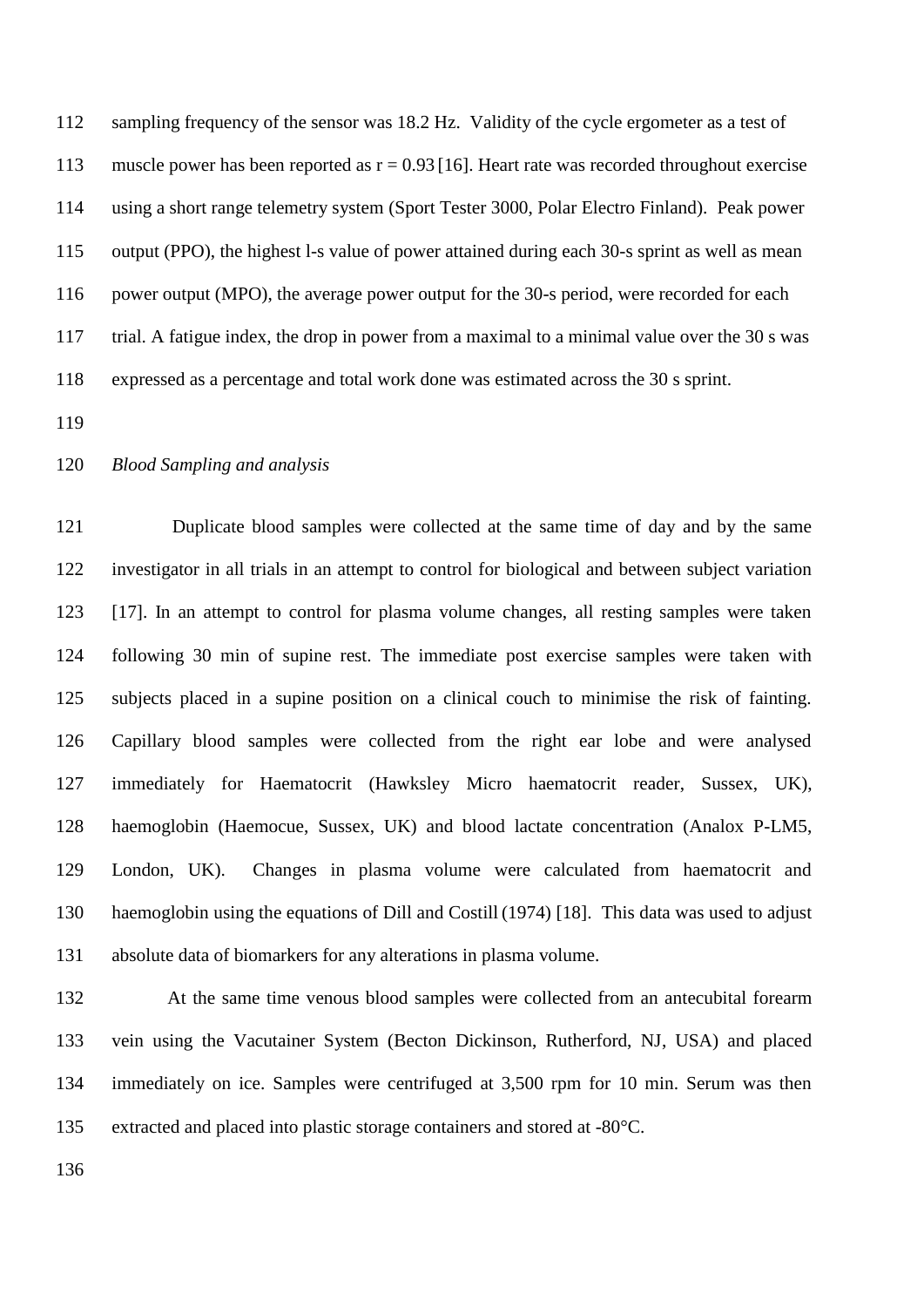Adrenaline and noradrenaline concentrations were determined using the Gilson

ASTED.XL (Anachem; Luton, Beds, UK), a fully automated sample processing system, with

an improved sample handling system that included dialysis and sample clean-up on a strong

cation trace-enrichment cartridge. The catecholamines were separated by reverse phase ion-

pair chromatography. Calibrations were run every tenth and controls, every fifth sample.

Coefficients of variation ranged between 1.1% and 9.3%.

 Cardiac Troponin I (cTnI) concentrations were determined using the Chiron 145 Diagnostics ACS: 180 <sup>®</sup> Automated Chemiluminescence Systems (Medfield, MA, U.S.A.). 146 The detection limit for cTnI was set at  $0.06 \text{ ug.}L^{-1}$ . The coefficient of variation was established at 3.5%.

#### *Statistical Analysis*

 Data were analysed using a computerised statistical package (SPSS Version 2, Chigaco, USA) using parametric statistics. Significance was set at the *P < 0.05* level. Confirmation that all dependent variables were normally distributed was assessed via repeated Kolmogorov-Smirnov tests. Changes in exercise performance and peak HR data between trials were compared using repeated measures ANOVA. Blood borne parameters and cTnI data were compared via repeated measures 2-way ANOVA (TIME: pre; immediately; and 24 h post exercise; TRIAL: TBM, FFM). Following simple main and interaction effects, Bonferroni-corrected paired samples *t*-tests were applied to make *posteriori* comparisons of the effect of time at each level of the trial factor. The delta change in cTnI from baseline to immediately post-exercise was compared between trials using a intra-class correlation test.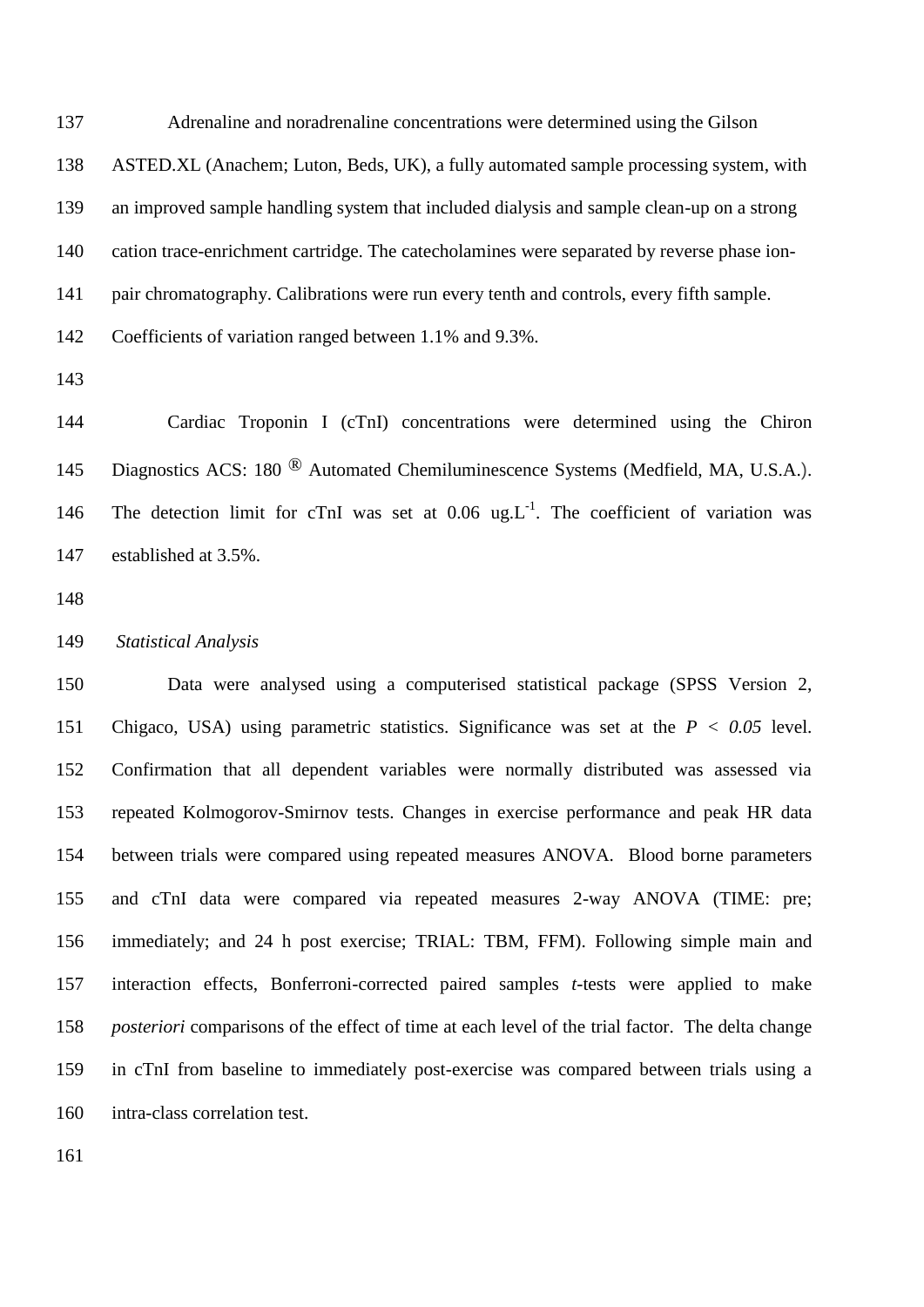## **Results**

 Values for performance data and peak heart rate generated during the study for the two 30-s all out cycling trials are presented in Table 1. Although there was a small but significantly higher PPO with the FFM trial (c. 6.5%, *P < 0.05),* all other performance test 166 data were not different between trials ( $P > 0.05$ ). Resting HR (68 beats.min<sup>-1</sup>) was the same prior to both trials and peak HR attained was not different between trials. There was a significant PVL between baseline and end-exercise (*P < 0.05*) that was not different between trials (*P > 0.05;* Table 2), with a return to baseline at 24 h post-test in both trials. This data was used to correct data for blood borne parameters and biomarkers. Of note the blood lactate concentrations rose with exercise (*P < 0.05*) and declined to baseline at 24 h post trial but these changes were similar between trials *(P > 0.05;* Table 2*)*. Biomarkers of sympathetic neural activation, adrenaline and noradrenaline, were elevated post-exercise in both trials (*P < 0.05;* Table 2) and returned to baseline at 24 h post exercise. Again the kinetics of adrenaline and noradrenaline change with all-out 30-s exercise was consistent between trials (*P < 0.05*).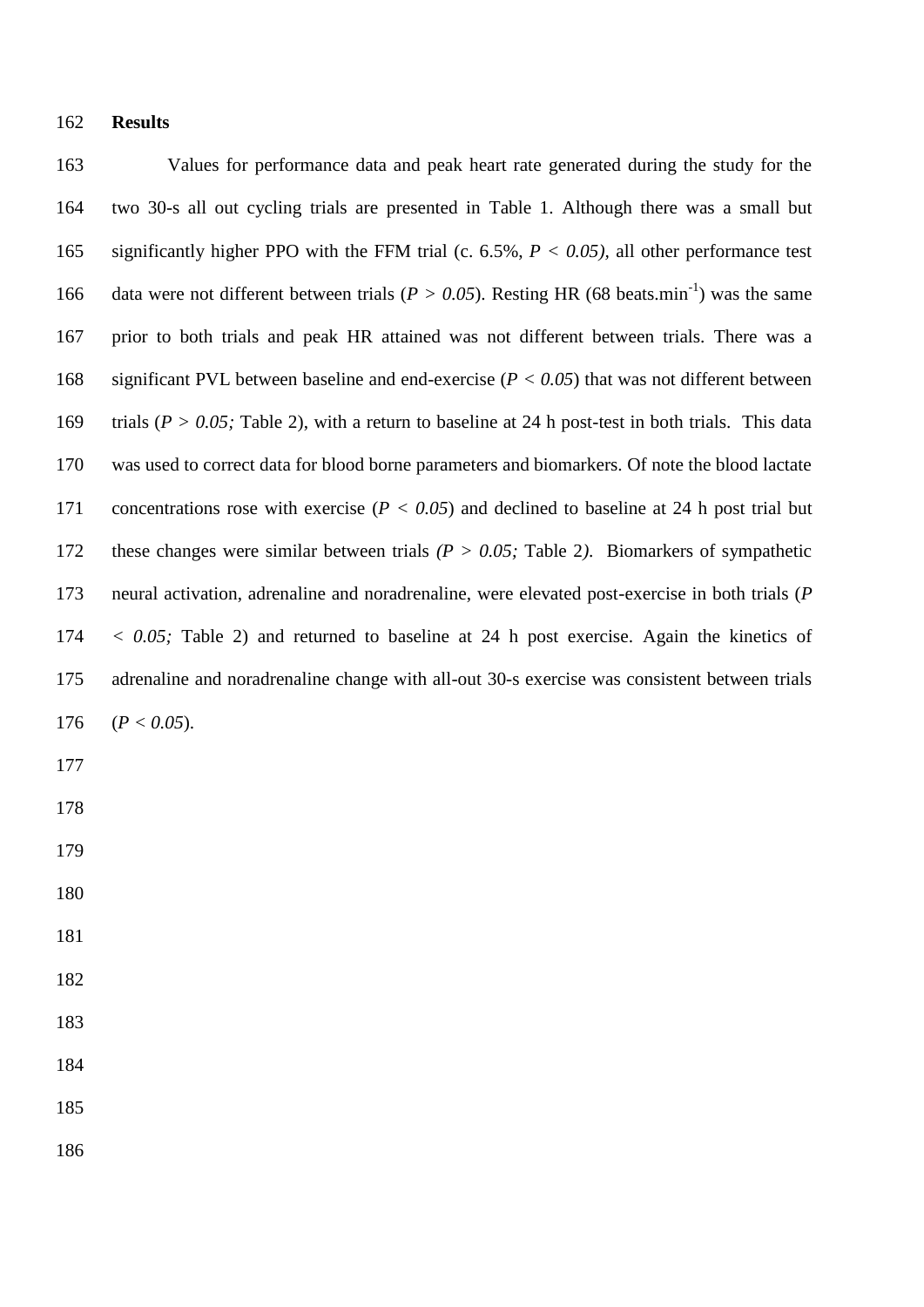| <b>Parameter</b>                   | <b>Trial</b> | Mean $\pm$ SD    |
|------------------------------------|--------------|------------------|
| PPO (W)                            | $1-TBM$      | $953 \pm 111$    |
|                                    | 2-FFM        | $1020 \pm 130$ * |
| Time to PPO $(s)$                  | $1-TBM$      | $4.1 \pm 3.1$    |
|                                    | 2-FFM        | $3.5 \pm 1.5$    |
| MPO(W)                             | $1-TBM$      | $535 \pm 81$     |
|                                    | 2-FFM        | $512 \pm 86$     |
| FI(%)                              | $1-TBM$      | $42 \pm 8$       |
|                                    | $2$ -FFM     | $38 \pm 10$      |
| Total Work (J)                     | $1-TBM$      | $16050 \pm 1828$ |
|                                    | 2-FFM        | $15369 \pm 1975$ |
| Peak HR (beats.min <sup>-1</sup> ) | $1-TBM$      | $177 \pm 8$      |
|                                    | 2-FFM        | $175 \pm 5$      |

188 Table 1. Exercise performance and HR data for the cohort over both 30 s trials.

189 TBM-total body mass, FFM-fat free mass, PPO-peak power output, MPO-mean power output, FI-fatigue index,

191

192

193

- 194
- 195

196

197

<sup>190</sup> HR-heart rate, \* significantly different from the other trial (*P < 0.05*).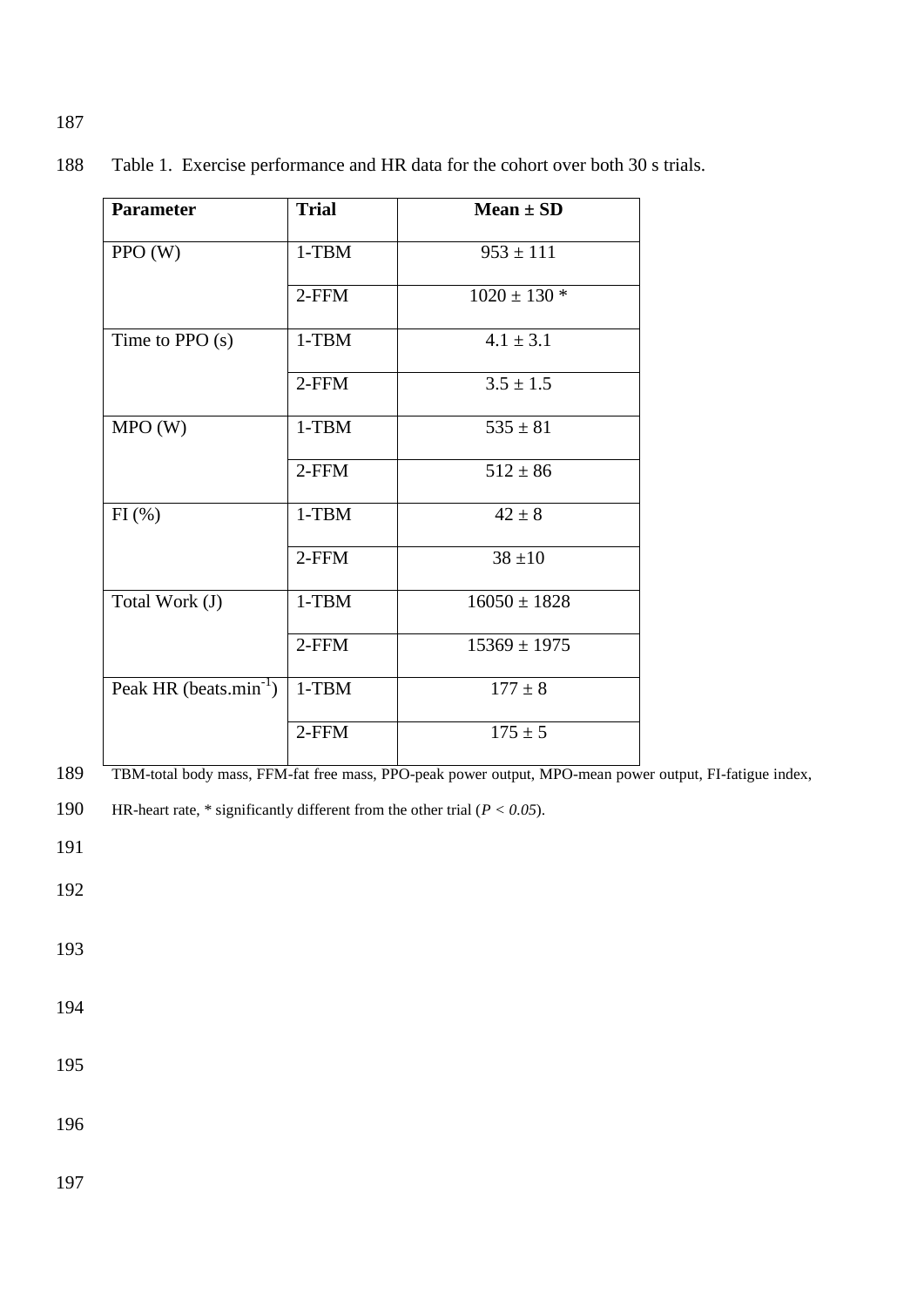| <b>Parameter</b>      | <b>Trial</b> | <b>Baseline</b> | <b>Immediate Post-Ex</b> | 24 h Post-Ex   |
|-----------------------|--------------|-----------------|--------------------------|----------------|
|                       |              |                 |                          |                |
| $PVL$ (%)             | $1-TBM$      |                 | $-12.2 \pm 5.8$          | $4.3 \pm 10.0$ |
|                       | $2$ -FFM     |                 | $-12.6 \pm 6.9$          | $5.1 \pm 6.2$  |
| BLa $(mmol.1^{-1})^*$ | $1-TBM$      | $0.5 \pm 0.7$   | $9.0 \pm 1.2$            | $0.6 \pm 0.6$  |
|                       | $2$ -FFM     | $1.1 \pm 0.9$   | $9.3 \pm 1.4$            | $0.7 \pm 0.8$  |
| A $(mmol.1^{-1})^*$   | $1-TBM$      | $0.3 \pm 0.1$   | $2.8 \pm 1.6$            | $0.3 \pm 0.1$  |
|                       | $2$ -FFM     | $0.2 \pm 0.1$   | $3.3 \pm 1.9$            | $0.3 \pm 0.1$  |
| NA $(mmol.1^{-1})^*$  | $1-TBM$      | $1.3 \pm 0.4$   | $19.1 \pm 7.9$           | $1.5 \pm 0.5$  |
|                       | $2$ -FFM     | $1.7 \pm 0.4$   | $20.0 \pm 9.6$           | $1.3 \pm 0.4$  |

198 Table 2. Blood borne biomarker data for both short duration high intensity cycle trials

199 PVL-plasma volume loss, BLa-blood lactate concentration, A-adrenaline, NA-noradrenaline, Ex-exercise, \*- 200 significant main effect of time, but no significant main effect of trial or interaction.

201

 Mean cohort data for cTnI are presented in Figure 1. In both trials there was no significant main effect of sample time, trial or interaction effect. Cohort data can mask small individual changes and consequently we plotted delta cTnI from baseline to immediately post-exercise from both trials in Figure 2. This Figure demonstrates that any individual 206 change is very small and largely unpredictable from trial to trial  $(r=0.02; P > 0.05)$ .

207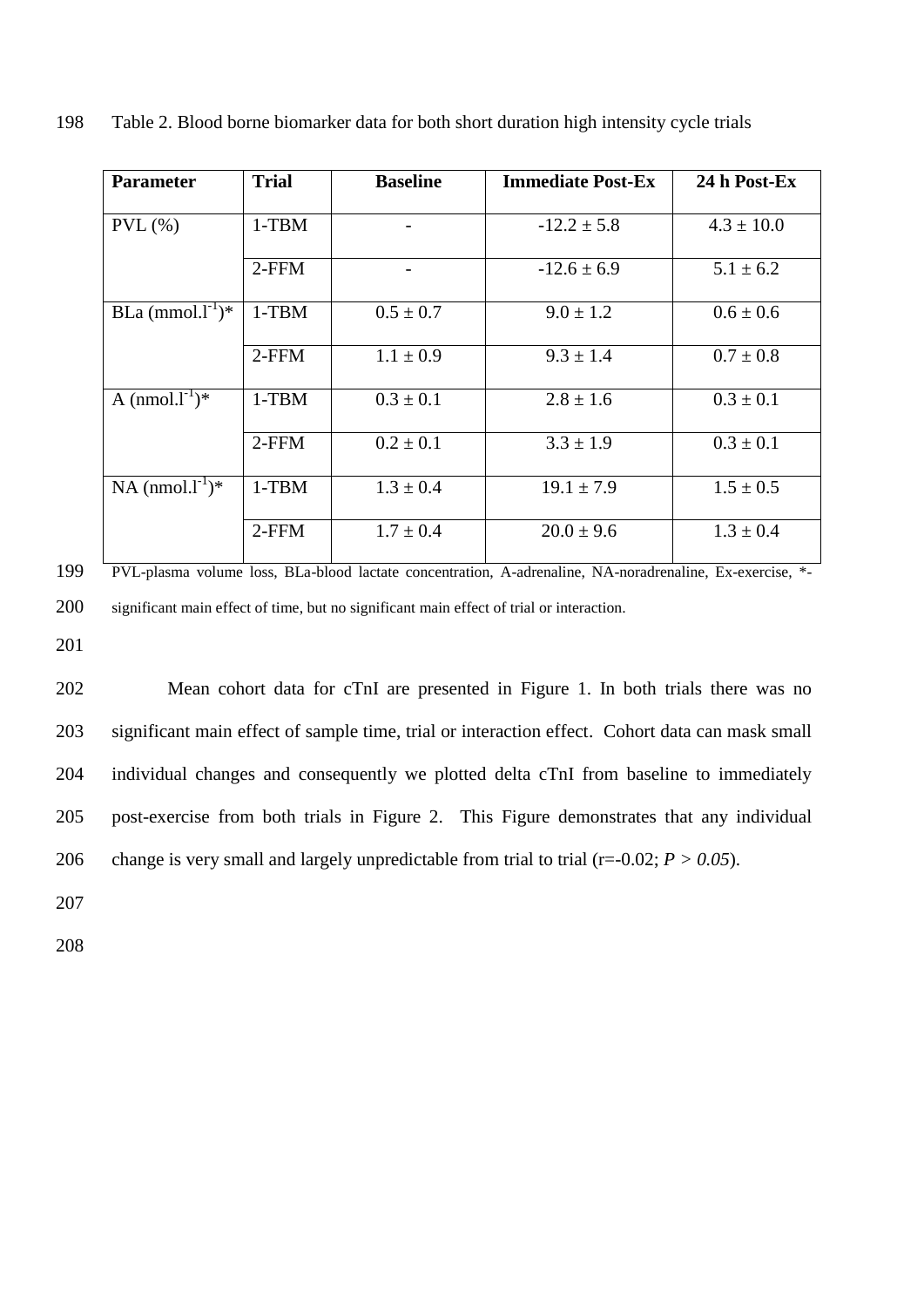

 Figure 1. Group mean data for cTnI in Trial 1 and 2 at baseline, immediately post-exercise 211 and 24 h post-exercise.



 Figure 2. Scatterplot of delta cTnI responses from pre-exercise to post-exercise for trial 1 and 2.

# **Discussion**

The key novel finding from this study is that short duration, high intensity cycling bouts (30

- s) does not elicit a statistically or clinically significant increase in circulating cTnI during
- immediate or late (24 hr post) recovery. Any small individual changes in response to exercise
- are not consistent between trials and likely reflects the small biological variance in the cTnI
- assay within a young, healthy cohort.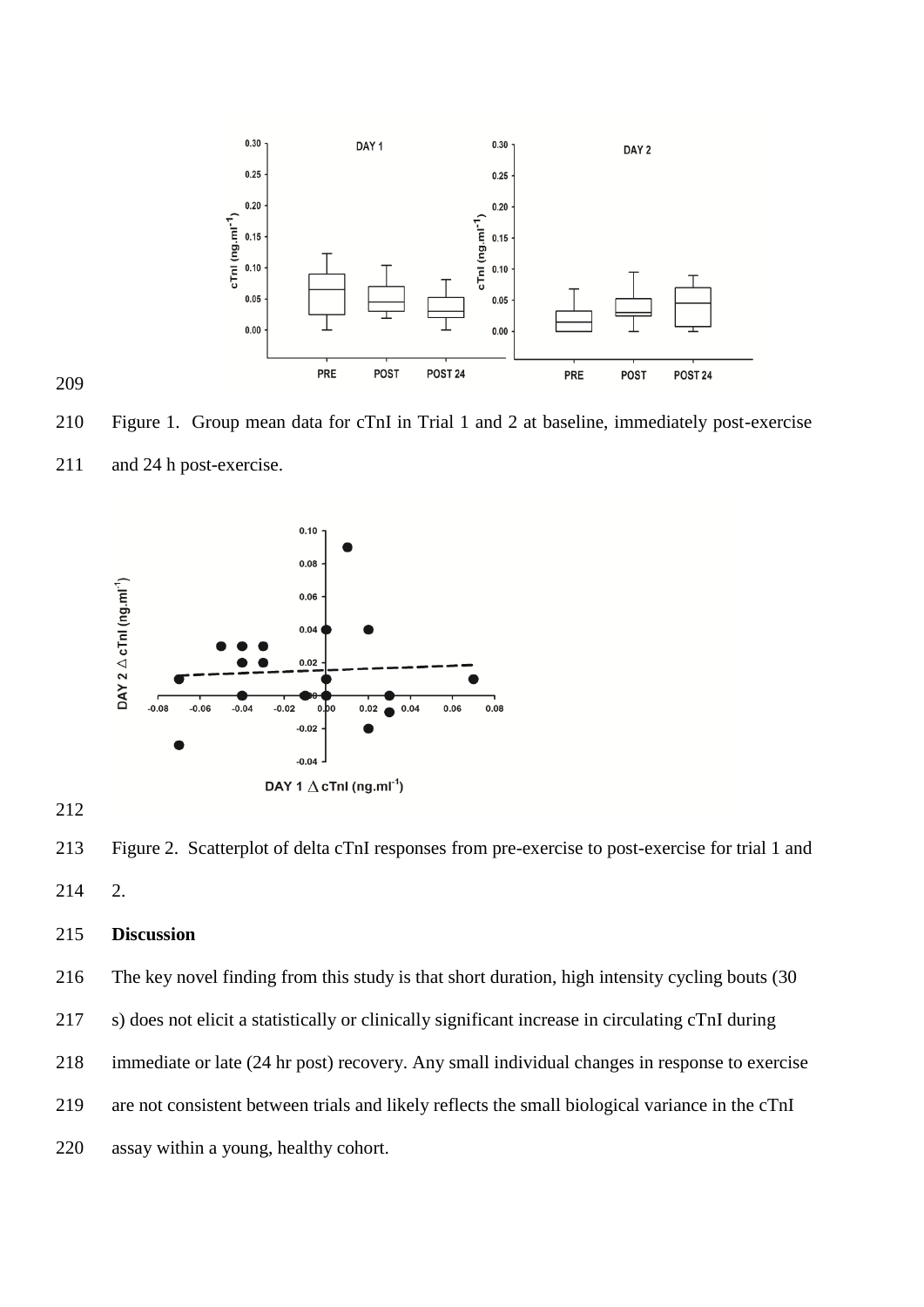The extant sports medicine literature is replete with descriptive evidence of a rise in cTnI or cTnT during or after bouts of endurance exercise [4]. This phenomenon has been reported in 224 different participant groups from the elite athlete to relatively untrained "weekend warrior" [e.g. 7, 19], from young adolescents to those in later life [e.g. 20, 21], across a range of exercise bouts [22, 23]. What has characterised nearly all studies to date has been the employment of endurance activity as it has been assumed that any cTn release with exercise is due to some mechanism associated with the unremitting haemodymanic or metabolic stress of prolonged activity on the heart. Recently, two studies have shed new and interesting insights into exercise-related cTn appearance. Firstly, Middleton et al. (2008) [22] assayed for cTn every 30 min during a treadmill-based marathon run and reported early (at 30 min) elevation of cTn is some runners and an exercise-related cTn rise in all runners at some point during the marathon. The same group then employed a high intensity 30 min run and observed a rise in cTn in most participants [10]. Taken together it was hypothesised that a cTn rise with exercise was potentially an inevitable phenomenon that would likely be physiological in nature. The current study was conceived as an extension to the work of Middleton et al. (2008) [22] and Shave et al. (2010b) [10] to determine if any exercise (per se), even 30 s of high intensity cycling, could act as a stimulus to induce cTn changes in the circulation. Whilst exercise may be a potent stimulus for cTn appearance in the systemic circulation, the lack of a statistical or clinically significant rise in cTn after a 30s all-out cycle 241 trial in the current study would suggest that the total volume of exercise undertaken (30 s all- out) placed insufficient stress on the heart. Despite a rapid acceleration of HR with 30 s of all out cycling, there is a subsequent quick deceleration of HR suggesting that the total myocardial work and oxygen demand is very low in comparison to previous studies that have employed endurance exercise, over many hours, days and even weeks [4].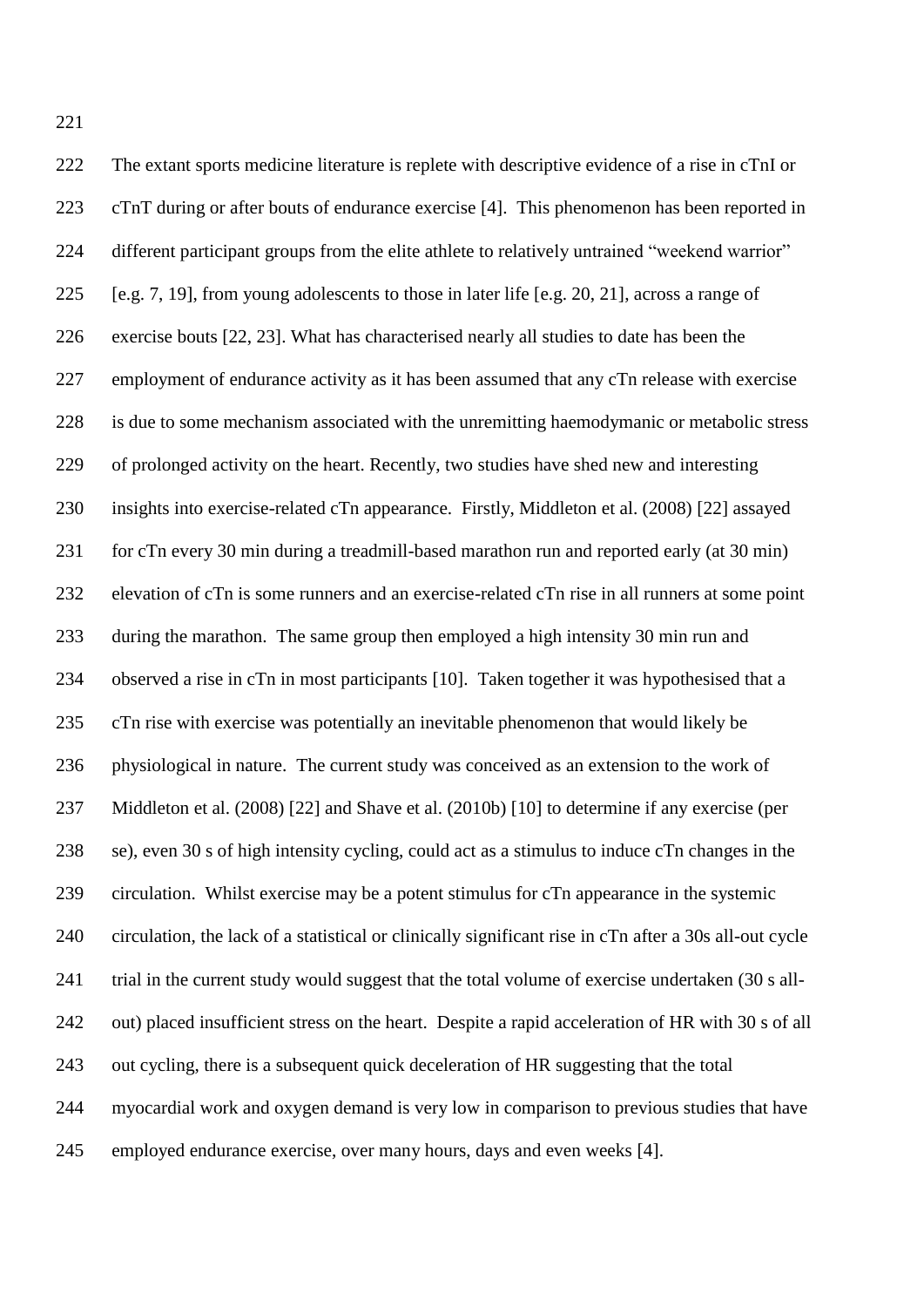A secondary aim from this study was to determine if the cTn response to a short duration, high intensity cycle trial was consistent and repeatable if the exposure was repeated after 7 days. The repeatability of the exercise-related cTn response has received scant attention [20] but may be insightful when addressing the potential impact or mechanisms involved in cTn appearance with exercise. At one level the cTn response to the exercise intervention employed was highly consistent as there was no significant rise in cTn after both cycling trials. This consistency in a "null" response adds to the apparent repeatability in the "cTn- positive" response to exercise in a mixed adult/adolescent running study [20]. A secondary, within subject analysis in the current study assessed the consistency of the very small changes in cTn observed post-exercise. Not surprisingly the correlation of delta responses was very low (r=0.06) given the small absolute and relative changes. This likely provides some insight into the very low levels of biological variability of this cTn assay in these participants' undertaking short bouts of activity.

 The implications from this study are straightforward. Short bursts of high intensity activity do not seem to result in an elevation in cTn either immediately or during later recovery from exercise suggesting this type of exercise bout does not activate the mechanism(s) required to elicit a statistically or clinically meaningful cTn response. Within the applied sports 265 medicine setting the appearance of large cTn increase (above clinical cut-offs 0.2 ng.ml<sup>-1</sup>) in any participants or athletes with a recent history of exercise of less than 30 min should raise a potential red flag for further clinical investigation.

 As with all studies there as some limitations of note that should be followed up in on-going studies. The data in the current study pertain only to young, healthy male participants. Given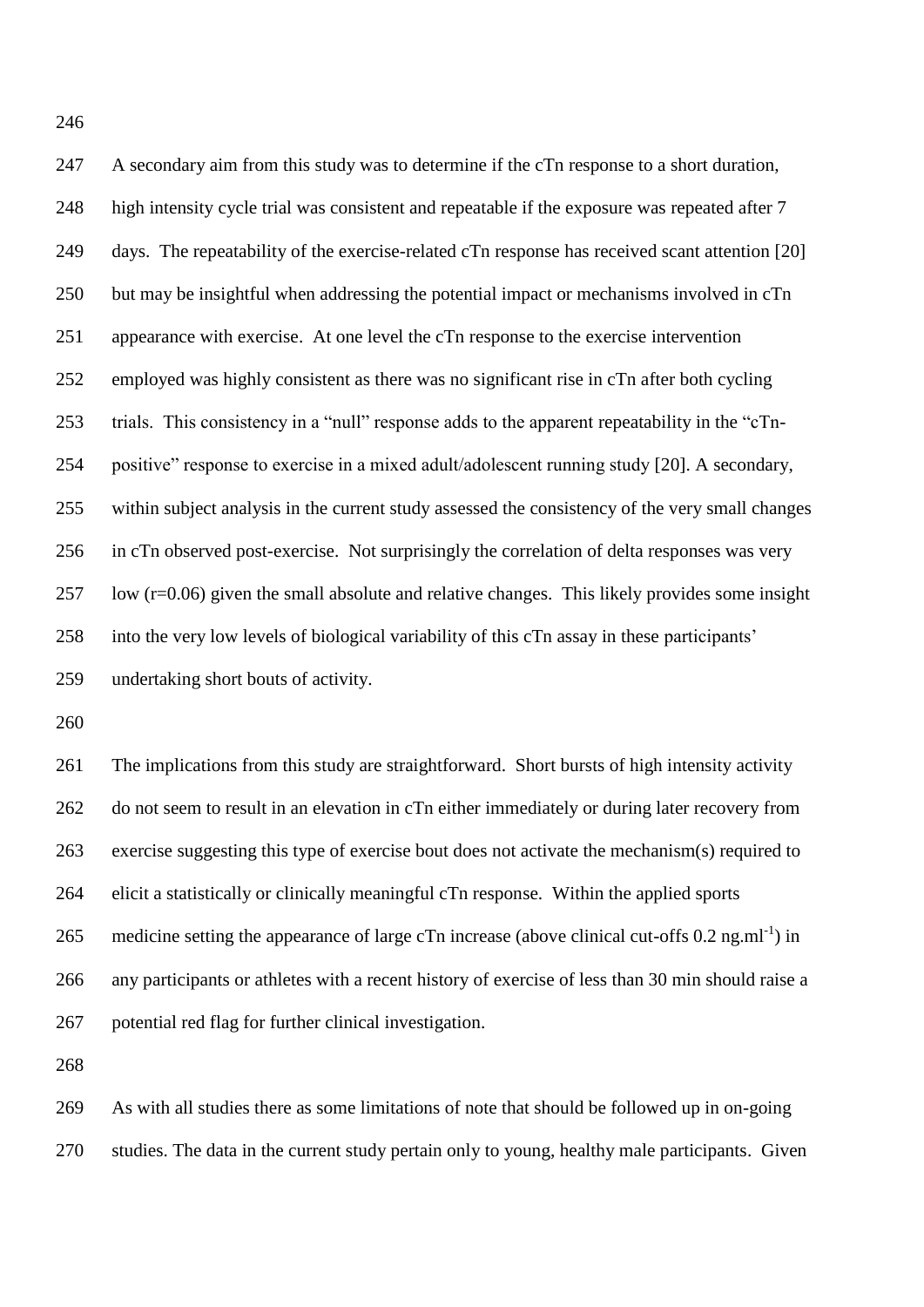| 271        | that there may be different exercise-cTn responses in different participant populations this         |
|------------|------------------------------------------------------------------------------------------------------|
| 272        | study should be replicated in broader groups (age, sex, fitness status). Future work may             |
| 273        | employ blood samples in recovery to provide conclusive evidence of a lack cTn response to            |
| 274        | short bouts of physical activity.                                                                    |
| 275        |                                                                                                      |
| 276        | In conclusion, a short duration, high intensity cycle trial does not result in an elevation of       |
| 277        | cTnI immediately post-exercise or later during recovery (24 hr). The lack of a cTn response          |
| 278        | was consistent over two cycling trials suggesting the overall response was repeatable. Small         |
| 279        | between subject variance in cTn response to the exercise stimulus was clinically meaningless         |
| 280        | and likely reflects a low level of biological variability in this assay in the current participants. |
| 281        |                                                                                                      |
| 282        |                                                                                                      |
| 283        | <b>References</b>                                                                                    |
| 284        | [1] R. Shave, G. Atkinson, G. Whyte, et al., "Exercise-Induced Cardiac Troponin T                    |
| 285        | release: A Meta-Analysis," Medicine and Science in Sport and Exercise, vol. 39, pp.                  |
| 286        | 2099-2106, 2007a.                                                                                    |
| 287<br>288 | [2] R. Shave, K.P. George, and D. Gaze, "The influence of exercise upon cardiac                      |
| 289        | biomarkers: A practical guide for clinicians and scientists," Current Medicinal                      |
| 290        | Chemistry, vol. 14, pp. 1427-1436, 2007b.                                                            |
| 291        |                                                                                                      |
| 292        | [3] J. Scharhag, K.P. George, R. Shave, et al., "Exercise-Associated Increases in Cardiac            |
| 293        | Biomarkers," Medicine and Science in Sport and Exercise, vol. 4, pp. 1408-1415,                      |
| 294        | 2008.                                                                                                |
| 205        |                                                                                                      |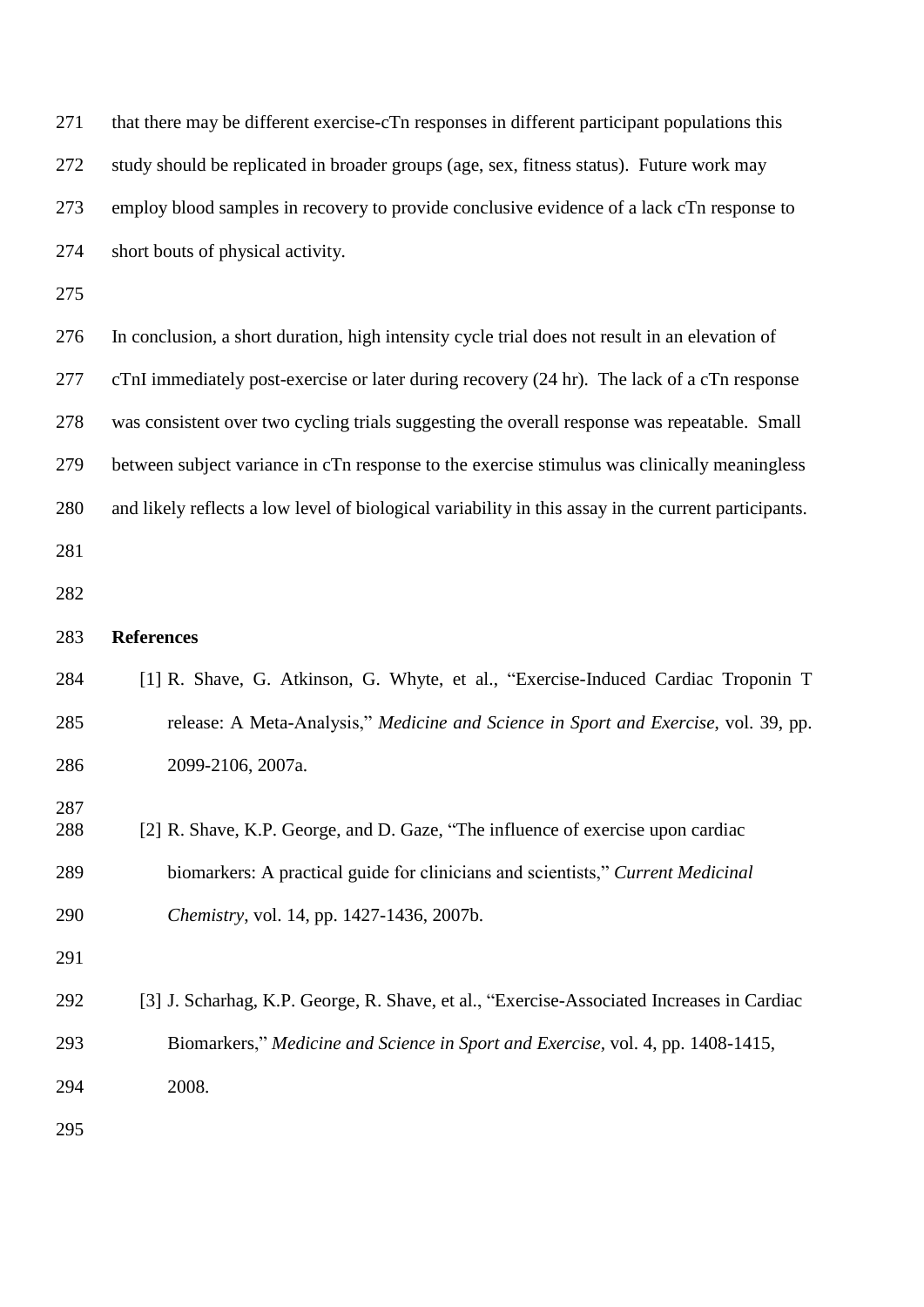| 296        | [4] R. Shave, A. Baggish, K. George, et al., "Exercise-induced Cardiac Troponin             |
|------------|---------------------------------------------------------------------------------------------|
| 297        | Elevation: Evidence, Mechanisms, and Implications," Journal of American College of          |
| 298        | Cardiology, vol, 56, pp. 169-176, 2010a.                                                    |
| 299<br>300 | [5] P.O Collinson, F.G Boa, and D.C. Gaze, "Measurement of cardiac troponins," Annals       |
| 301        | of Clinical Biochemistry, vol, 38, pp. 423-449, 2008.                                       |
| 302        |                                                                                             |
| 303        | [6] K. Thygesen, J.S. Alpert, and H.D White, "Joint ESC/ACCF/AHA/WHF Task Force             |
| 304        | for the Redefinition of Myocardial Infarction. Universal definition of myocardial           |
| 305        | infarction," Journal of American College of Cardiology, vol, 50, pp. 2173-2195,             |
| 306        | 2007.                                                                                       |
| 307        |                                                                                             |
| 308        | [7] R. Shave, G. Whyte, K.P. George, et al.," Prolonged exercise should be considered       |
| 309        | alongside typical symptoms of AMI when evaluating elevations in cardiac troponin            |
| 310        | T," Heart, vol, 91, pp. 1219-1220, 2005.                                                    |
| 311        |                                                                                             |
| 312        | [8] K. William, W. Gregson, C. Robertson, et al., "Alterations in left ventricular function |
| 313        | and cardiac biomarkers as a consequence of repetitive endurance cycling," European          |
| 314        | Journal of Sport Science, vol. 9, pp. 97-105, 2009.                                         |
| 315        |                                                                                             |
| 316        | [9] N. Middleton, K.P. George, G.P. Whyte, et al., "Cardiac Troponin T release is           |
| 317        | stimulated by endurance exercise in healthy humans," Journal of American College of         |
| 318        | Cardiology, vol. 52, pp. 1813-1814, 2008                                                    |
| 319        |                                                                                             |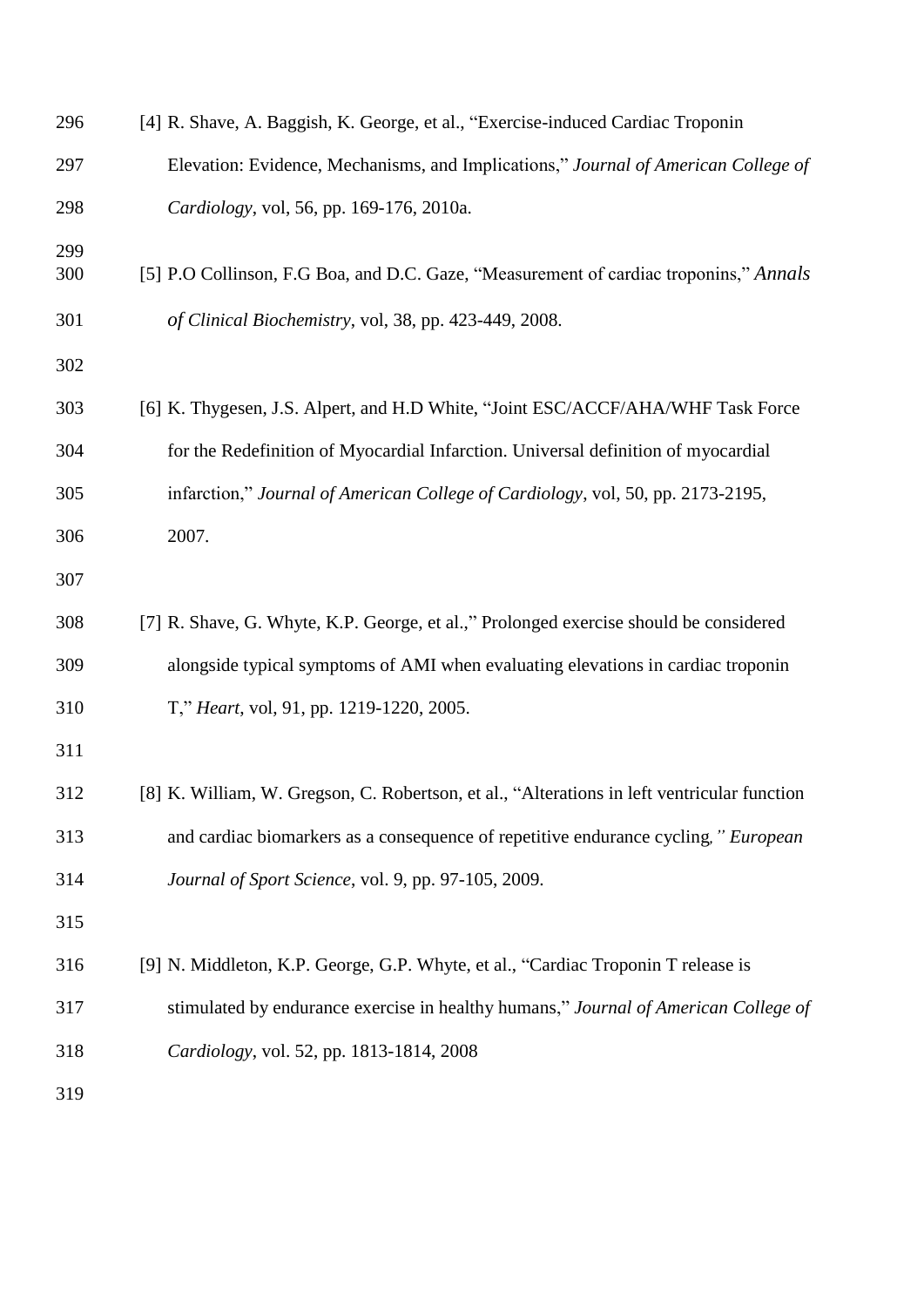| 320 | [10] R. Shave, P. Ross, D. Low, et al., "Cardiac troponin I is released following high    |
|-----|-------------------------------------------------------------------------------------------|
| 321 | intensity short-duration exercise in humans," International Journal of Cardiology, vol.   |
| 322 | 145, pp. 337-339, 2010b.                                                                  |
| 323 |                                                                                           |
| 324 | [11] A.R. Behnke, and J.H. Wilmore, "Evaluation and regulation of body build and          |
| 325 | composition," pp. 20-24, Prentice-Hall, Englewood Cliffs, NJ, 1974.                       |
| 326 |                                                                                           |
| 327 | [12] W.E. Siri, "Gross composition of the body," in Advances in Biological and Medical    |
| 328 | Physics, J.H. Lawrence, and C. A Tobias, Eds., pp. 239-280, Academic Press, New           |
| 329 | York, 1956.                                                                               |
| 330 |                                                                                           |
| 331 | [13] J.H. Wilmore, P.A. Vodak, R.B. Parr, et al., "Further simplification of a method for |
| 332 | determination of residual lung volume," Medicine and Science in Sport and Exercise,       |
| 333 | vol.12, pp. 216-218, 1979.                                                                |
| 334 |                                                                                           |
| 335 | [14] S. Coleman, "Corrected Wingate Anaerobic Test Cranlea Users Handbook," Cranlea       |
| 336 | and Co, England, 1996.                                                                    |
| 337 |                                                                                           |
| 338 | [15] A. Jaskolska, P. Goossens, B. Veenstra, et al., "Comparison of treadmill and cycle   |
| 339 | ergometer measurements of force-velocity relationships and power output.                  |
| 340 | International Journal of Sports Medicine, vol. 20, pp. 192-197, 1999.                     |
| 341 |                                                                                           |
| 342 | [16] J. Patton, M. Murphy, and F. Frederick. "Maximal power outputs during the            |
| 343 | Wingate anaerobic test," International Journal of Sports Medicine. 1985; vol. 6, pp. 82-  |
| 344 | 85, 1985.                                                                                 |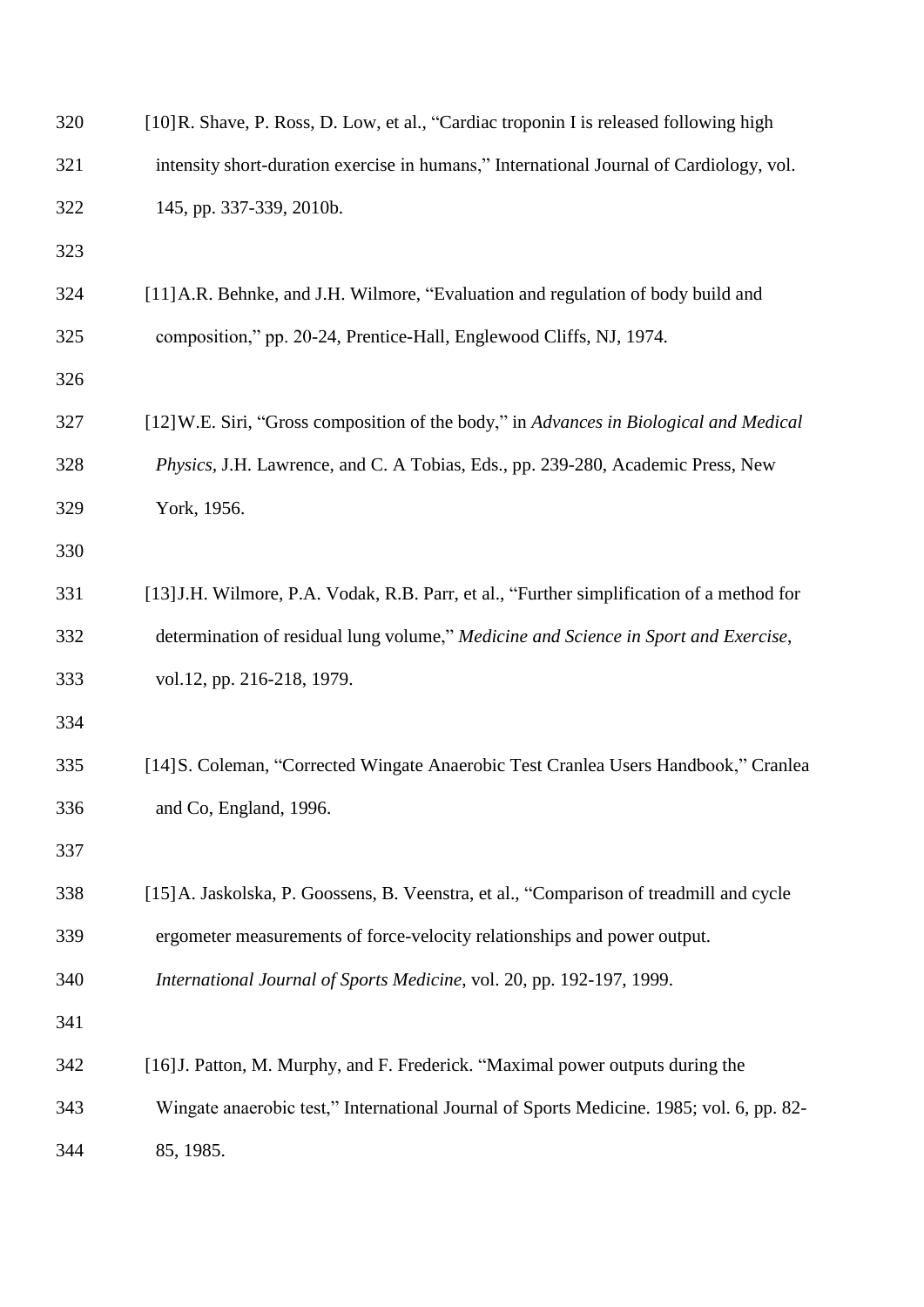| 345 |                                                                                              |
|-----|----------------------------------------------------------------------------------------------|
| 346 | [17] T. Reilly, and G.A. Brooks, "Investigation of circadian rhythms in metabolic            |
| 347 | responses to exercise," <i>Ergonomics</i> , vol. 25, pp. 1093-197, 1982.                     |
| 348 |                                                                                              |
| 349 | [18] D.B. Dill, and Costill D.L. "Calculation of the percentage changes in volumes of        |
| 350 | blood, plasma and red cells in dehydration," Journal of Applied Physiology, vol. 37, pp.     |
| 351 | 247-248, 1974                                                                                |
| 352 |                                                                                              |
| 353 | [19] A. Bonetti, F. Tirelli, R. Albertini, et al., "Serum cardiac troponin T after repeated  |
| 354 | endurance exercise events," International Journal of Sports Medicine, vol. 17, pp. 259-      |
| 355 | 262, 1996.                                                                                   |
| 356 |                                                                                              |
| 357 | [20] Y. Tian, J. Nie, C. Huang, et al., "The kinetics of highly sensitive cardiac troponin T |
| 358 | release after prolonged treadmill exercise in adolescent and adult athletes," Journal of     |
| 359 | Applied Physiology, vol. 113, pp. 418-425, 2012.                                             |
| 360 |                                                                                              |
| 361 | [21] T.M. Eijsvogels, M.D. Hoogerwerf, M.F. Maessen, et al., "Predictors of cardiac          |
| 362 | troponin release after a marathon," Journal of Science and Medicine in Sport, pp.            |
| 363 | S1440-2440, 2014.                                                                            |
| 364 |                                                                                              |
| 365 | [22] N. Middleton, K. George, G. Whyte, et al., "Cardiac troponin T release is stimulated    |
| 366 | by endurance exercise in healthy humans," Journal of American College of Cardiology,         |
| 367 | vol. 52, pp. 1813-1814, 2008.                                                                |
| 368 |                                                                                              |